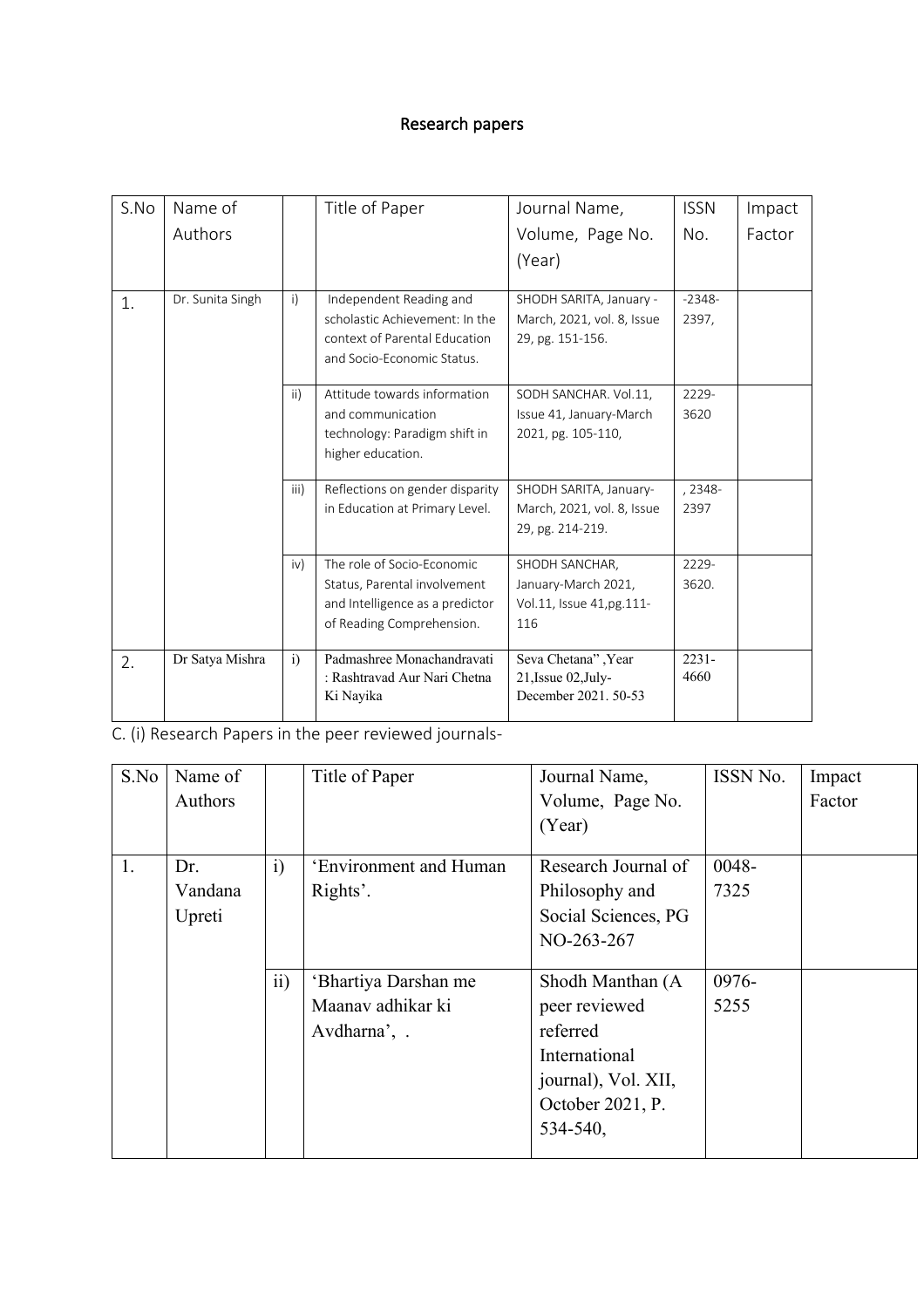| 2. | Dr.Suman<br>Mishra      | $\ddot{i}$        | 'How Will India Develop<br>and Defend Critical Supply<br>Chains and Technology<br>Infrastructure'                           | Shodh Drishti, Vol.<br>12, No. 8.1, August<br>2021, P. 173-178.                                         | 0976-<br>6650     | 5.427        |
|----|-------------------------|-------------------|-----------------------------------------------------------------------------------------------------------------------------|---------------------------------------------------------------------------------------------------------|-------------------|--------------|
|    |                         | $\overline{ii}$ ) | . 'U.S. in juggling act for<br>strategic diversification of<br>its semiconductor supply<br>chains'.                         | Veethika, Vol. 12,<br>Issue 1, September<br>2021, P. 52-54.                                             | $2231 -$<br>1130, | 6.003 (I20R) |
| 3. | Dr<br>Manjari<br>Khanna | $\ddot{i}$        | Dr Apj Abdul Kalam Ka<br>Kavi Roop,                                                                                         | Veethika, Vol-<br>$12$ , Issue-01,<br>September-2021                                                    | $2231 -$<br>1130  | 6.003(12OR)  |
| 4. | Dr Sunita<br>Kumar      | $\mathsf{i}$      | Impact of Covid 19 on rural<br>migrants in India".                                                                          | <b>Education Today</b><br>Vol. XI January-<br>December 2021                                             | 2229-<br>5755)    |              |
|    |                         | ii)               | "A Sociological Study of<br>Domestic Workers: A<br>victim of Social Exclusion                                               | International<br>Journal of<br><b>Innovative Social</b><br>Sciences and<br>Humanities<br>Research 28-30 | 2454-<br>1826     |              |
| 5. | Dr. Seema<br>Singh      | $\ddot{i}$        | Impact of Idol Immersion<br>on The Water Quality of the<br>Gomti River during Durga<br>Puja                                 | Indian Journal<br>Environmental<br>Sciences 2021, 25<br>$(2)$ 51-58                                     | $0971 -$<br>8958  |              |
|    |                         | ii)               | A study on Water Quality<br>of the River Ganga in Uttar<br>Pradesh, India-A<br>Physicochemical and<br>Statistical Analysis. | Indian Journal of<br>Environmental<br>Protection. $-41(12)$<br>1445-1453, 2021                          | $0253 -$<br>7141, | 0.245,       |
|    |                         | iii)              | <b>Effects Of Dietary Habits</b><br>On Late Adolescent Girl<br>Students In A Government<br>Aided Institution At<br>Lucknow. | Annals of RSCB.<br>25, 4 1622-1632,<br>2021                                                             | 1583-<br>6258     | 0.9          |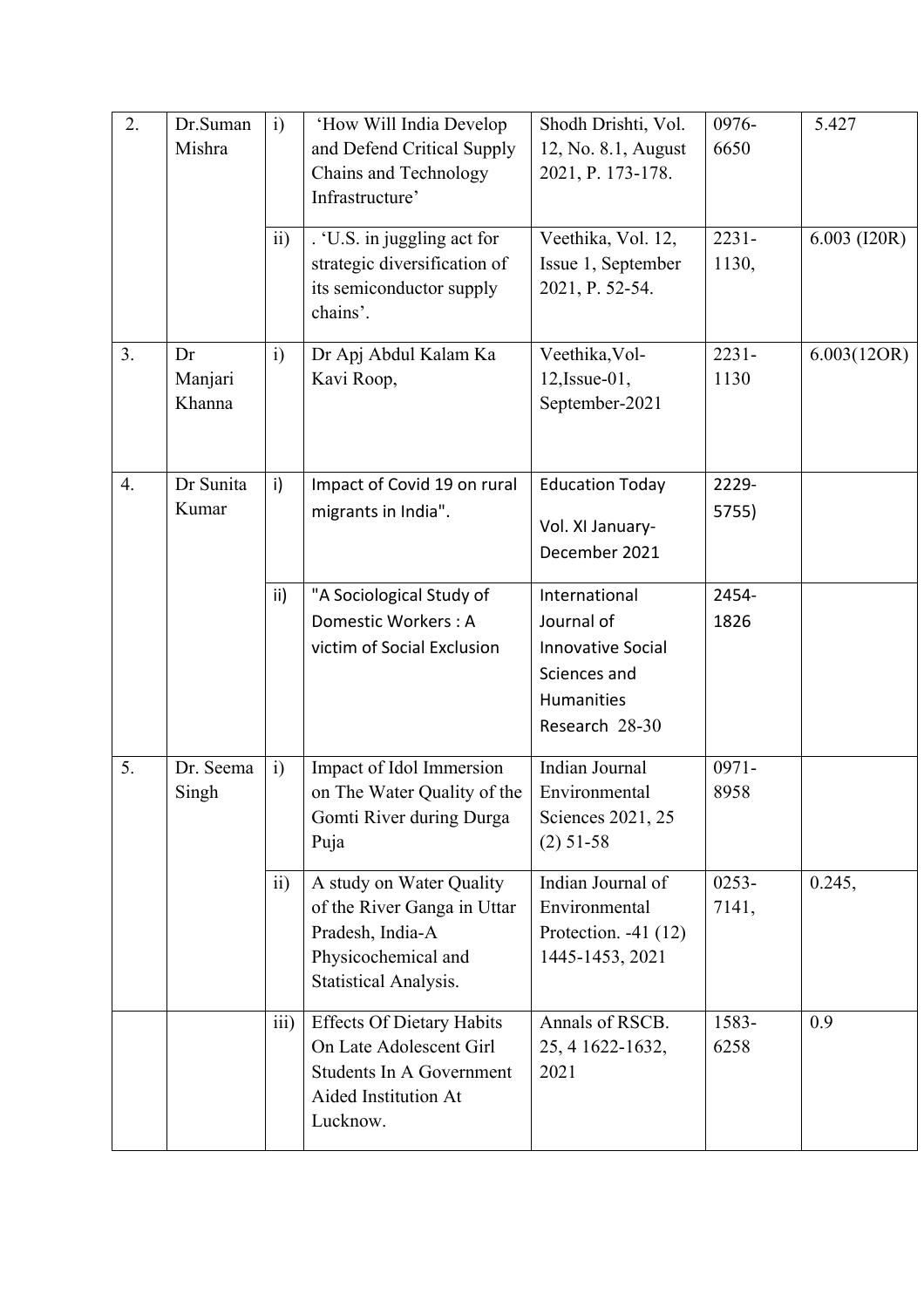| 6. | Dr. Ruchi<br>Saxena         | $\ddot{i}$<br>$\overline{11}$ | Impact Of Idol Immersion<br>On The Water Quality Of<br>The Gomti River During<br>Durga Puja<br>A study on Water Quality<br>of the River Ganga in Uttar | Indian Journal<br>Environmental<br>sciences 2021, 25<br>$(2)$ 51-58<br>Indian Journal of<br>Environmental                   | $0971 -$<br>8958<br>$0253 -$<br>7141, | 0.245, |
|----|-----------------------------|-------------------------------|--------------------------------------------------------------------------------------------------------------------------------------------------------|-----------------------------------------------------------------------------------------------------------------------------|---------------------------------------|--------|
|    |                             |                               | Pradesh, India-A<br>Physicochemical and<br>Statistical Analysis.                                                                                       | Protection. Pg.No-<br>41 (12) 1445-1453,<br>2021                                                                            |                                       |        |
|    |                             | iii)                          | <b>Effects Of Dietary Habits</b><br>On Late Adolescent Girl<br><b>Students In A Government</b><br>Aided Institution At<br>Lucknow.                     | 2-Annals of RSCB.<br>25, 4 1622-1632,<br>2021                                                                               | 1583-<br>6258                         | 0.9    |
| 7. | Capt Dr<br>Razia<br>Parveen | i)                            | Significance of Education As a<br>Key Indicator in the<br>Development of Islam                                                                         | Education Today, Vol.<br>XI, 22-25 (2021)                                                                                   | 2229-5755                             |        |
| 8. | Dr Satya<br>Mishra          | $\mathbf{i}$                  | Bhartiya Mahilaye: Arthik<br>Samta Ki Khoj                                                                                                             | VEETHIKA, Vol. -<br>12, Issue $-01$ , 156-<br>158.<br>September, 2021                                                       | $2231 -$<br>1130)                     |        |
| 9. | Dr. Aisha<br>Fatmi          | i)                            | Ayodhya ki Sanskriti:<br>Antarashtriya paridrishya<br>mein                                                                                             | Shodh Drishti, May<br>2021 pages $168 -$<br>170                                                                             | 0976-<br>6650                         | 5.427  |
|    |                             | ii)                           | Kautiliya Arthshastra mein<br>vidhi vyavastha                                                                                                          | <b>International Journal</b><br>Of Humanities And<br>Social Science<br>Research,, Volume8<br>Issue 1, Year 2022<br>pp 80-85 | 2455-<br>2070                         |        |

(ii) Book Chapters

| S.N      | Name           | Title of    | Title of Book | Publisher    | ISBN No.          |
|----------|----------------|-------------|---------------|--------------|-------------------|
| $\Omega$ | of             | Chapter,    |               |              |                   |
|          | <b>Authors</b> | Page No.    |               |              |                   |
|          |                |             |               |              |                   |
|          |                | Self-Growth | Indian        | Devyani      | 978-81-910764-9-3 |
|          |                | and         | Economy-      | Publishers & |                   |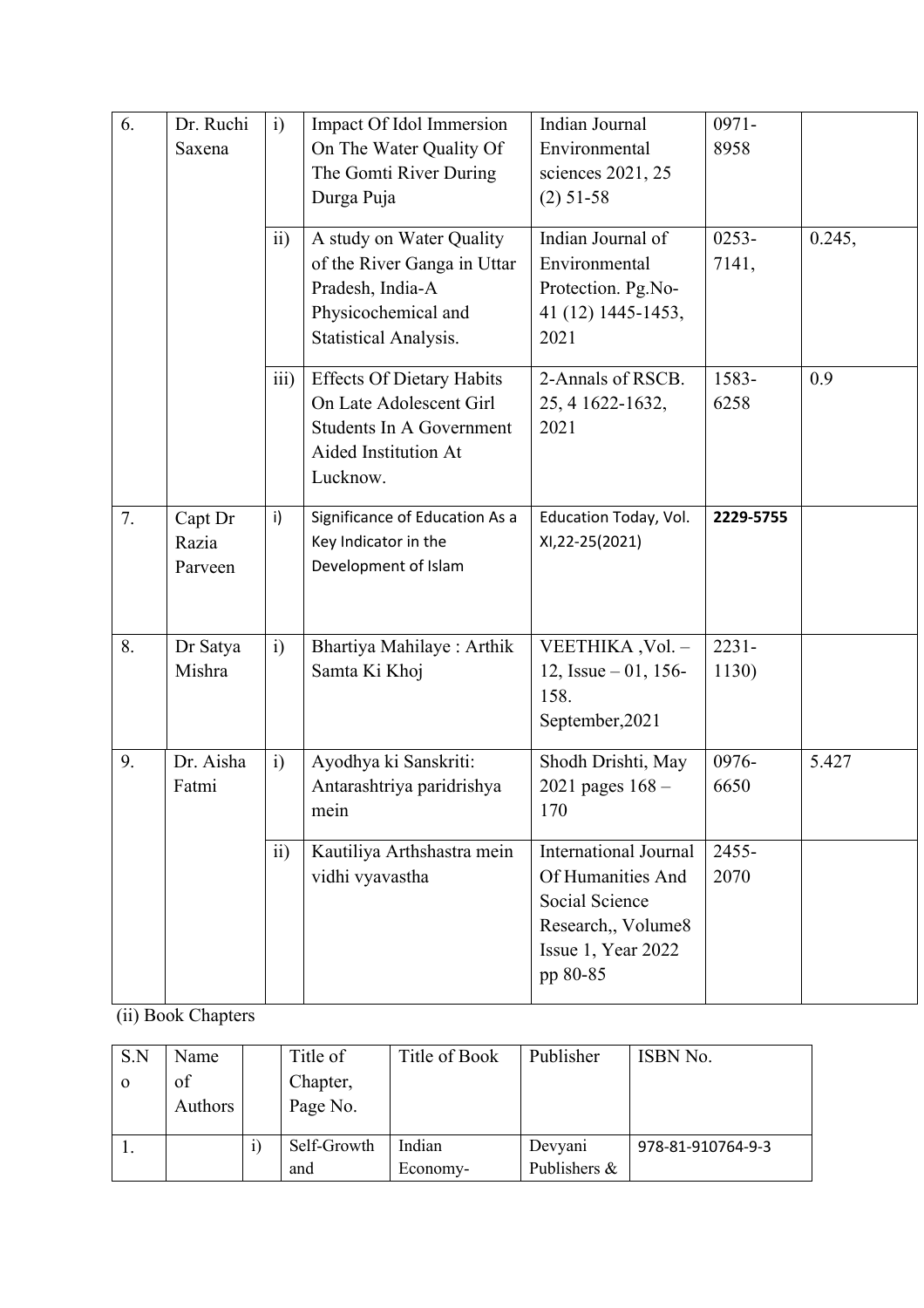|    | Dr.<br>Sapna<br>Verma<br>(Principal) |                                | Sustainabilit<br>y for<br>Differently-<br>abled Rural<br><b>Students</b><br>(Pg.no. 338-<br>347)          | Deceleration<br>and<br>Unsustainability           | Distributors,<br>New Delhi                  |                                                                             |
|----|--------------------------------------|--------------------------------|-----------------------------------------------------------------------------------------------------------|---------------------------------------------------|---------------------------------------------|-----------------------------------------------------------------------------|
|    |                                      | ii)                            | साहित्य पर<br>कोविड -19<br>महामारी का<br>प्रभाव ;<br>मनोवैज्ञानिक<br>परिप्रेक्ष्य<br>(Pg.no. 231-<br>238) | कोरोना काल और<br>साहित्य चेतना                    | दिशा इंटरनेशनल<br>पब्लिशिंग हाउस,<br>दिल्ली | 978-93-91251-02-4                                                           |
|    |                                      | $\overline{\textbf{iii}}$<br>⟩ | Role of<br>Deficiency<br><b>Needs</b><br>Among<br>Migrants<br>During<br>Covid-19<br>Pandemic              | Psychosocial<br>Issues in<br>Covid-19<br>Pandemic | Red' shine<br>publication,<br>London        | 978-1-7947-9552-5,<br>10: 1-79-479552-9,<br>DOI:<br>10.25215/179479552<br>9 |
| 2. | Dr.<br>Seema<br>Singh                | i)                             | Climate<br>Change<br>Mitigation<br>and<br>Adaptation                                                      | Environment<br>Studies and<br>Climate<br>Change   | <b>CRC</b> Press                            | Accepted                                                                    |
| 3. | Dr.<br>Ruchi<br>Saxena               | i)                             | Climate<br>Change<br>Mitigation<br>and<br>Adaptation                                                      | Environment<br>Studies and<br>Climate<br>Change   | <b>CRC</b> Press                            | Accepted                                                                    |
| 4. | Dr.<br>Vandan<br>a Sant              | i)                             | 1857 ka<br>mahasamar<br>evam<br>cinema                                                                    | Azadi Ka Amrit<br>Mahotsav PG<br>NO 19-34         | National Info<br>capsule<br>lucknow         | 978-81-951568-<br>$9 - 4$                                                   |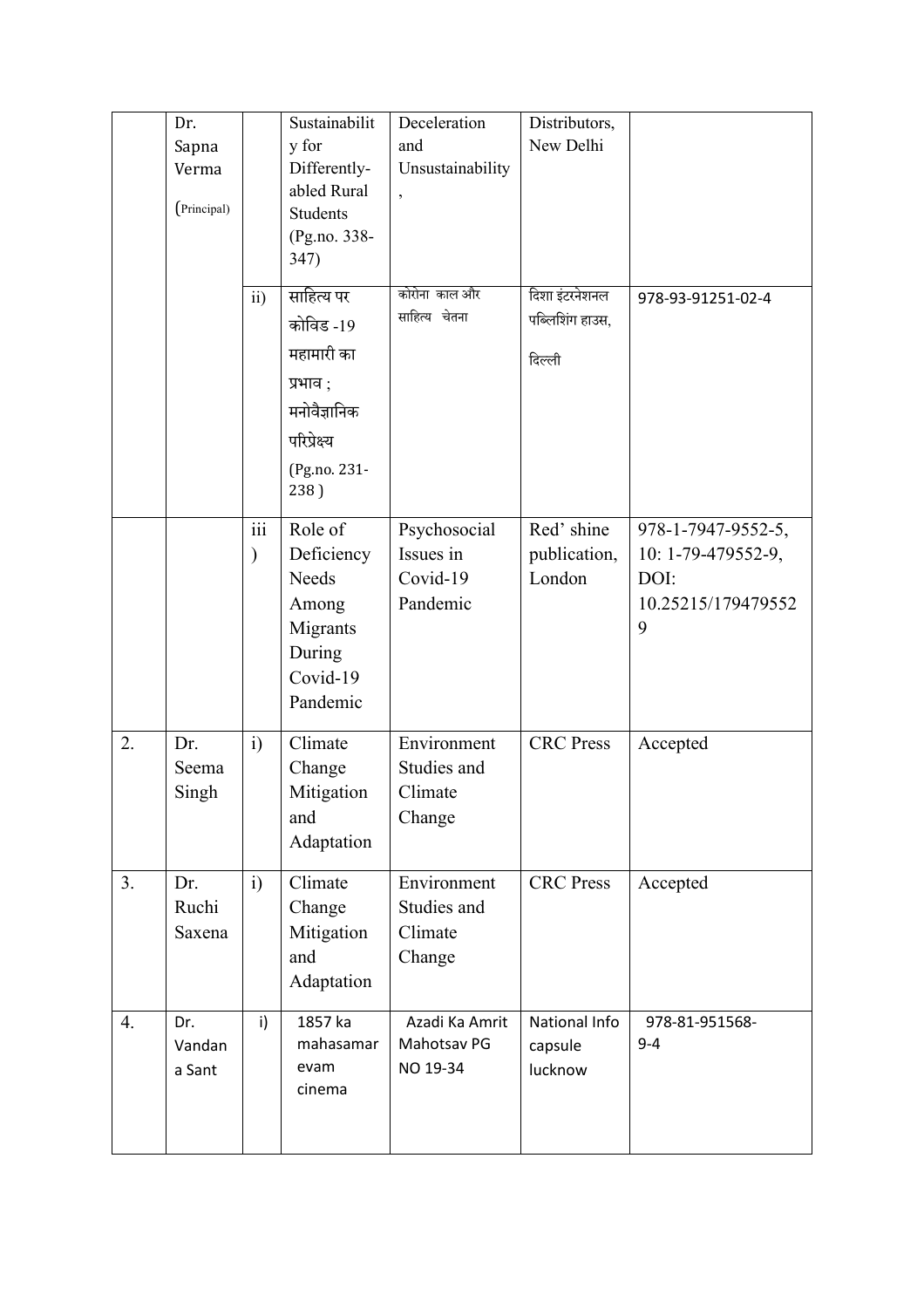|    |       | ii)               | Our          | <b>Culture And</b> | National    | 978-81-89441-           |
|----|-------|-------------------|--------------|--------------------|-------------|-------------------------|
|    |       |                   | Heritage     | Heritage PG NO     | New Delhi   | $97-5$                  |
|    |       |                   | Our Identity | 136-141            |             |                         |
|    |       |                   |              |                    |             |                         |
|    |       |                   |              |                    |             |                         |
| 5. | Dr.   | $\ddot{i}$        | 1857 ka      | Azadi ka           | Imfocapsul  | 978-81-951568-9-4       |
|    | Aisha |                   | Vidroh: kya  | Amrit              | e LLP,      |                         |
|    | Fatmi |                   | yeh          | Mahotsay2-17       | Gomtinagar  |                         |
|    |       |                   | Pratham      |                    | , Lucknow   |                         |
|    |       |                   | rashtriya    |                    |             |                         |
|    |       |                   | swatantrata  |                    |             |                         |
|    |       |                   | Sangram      |                    |             |                         |
|    |       |                   | tha          |                    |             |                         |
|    |       |                   |              |                    |             |                         |
|    |       | $\overline{ii}$ ) | Apni         | Culture and        | Khama       | $978 - 81 - 89441 - 97$ |
|    |       |                   | Sanskriti ki | Heritage 1-8       | Publishers, | 5                       |
|    |       |                   | or louto,    |                    | New Delhi   |                         |
|    |       |                   |              |                    |             |                         |

(iii) Book/Monograph

| S.No | Name of<br>Authors |                 | Title of Book/Monograph                   | Publisher          | ISBN No.     |
|------|--------------------|-----------------|-------------------------------------------|--------------------|--------------|
|      |                    |                 |                                           |                    |              |
| 1.   | Dr Sunita          | $\ddot{i}$      | <b>Education for Special Children</b>     | Prakashan          | $978 - 81 -$ |
|      | Singh              |                 | (Hindi), 2021                             | Kendra,            | 948173-2-1,  |
|      |                    |                 |                                           | Lucknow            |              |
|      |                    |                 |                                           |                    |              |
|      |                    | $\overline{11}$ | Guidance and Counselling                  | Prakashan          | $978 - 81 -$ |
|      |                    |                 | (Hindi), 2022                             | Kendra,            | 922090-7-4   |
|      |                    |                 |                                           | Lucknow            |              |
|      |                    |                 |                                           |                    |              |
| 2.   | Dr Sunita          | $\ddot{i}$      | प्राचीन भारत के आर्थिक विकास  में शुद्रों | <b>Book Rivers</b> | 978-93-      |
|      |                    |                 | की भूमिका                                 | Lucknow            | 5515-115-5   |

(iv) Book Edited-

| S.No | Name of<br>Author  | Title of Book                                            | Publisher                                          | ISBN No.                |
|------|--------------------|----------------------------------------------------------|----------------------------------------------------|-------------------------|
|      | Dr. Seema<br>Singh | A Statistical Approach to<br>Nutrition & Human<br>Health | Vandita<br>Publishing<br><b>House New</b><br>Delhi | 978-93-86661-<br>$02-9$ |